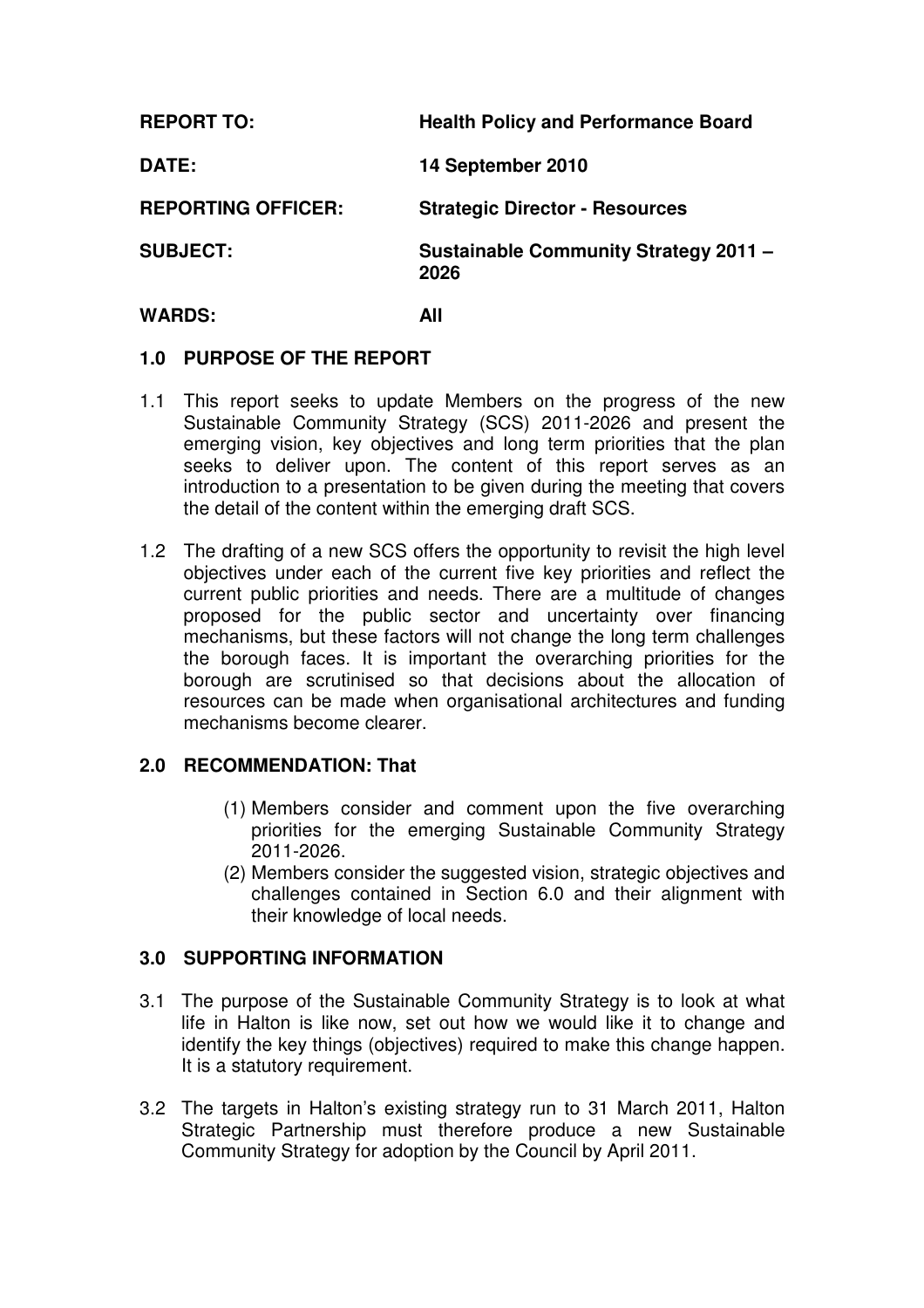- 3.3 The Sustainable Community Strategy will not be delivered in isolation but will dovetail with the wide framework of statutory plans the Council and partners produce to steer corporate direction and inform the community. Examples include the Children and Young People's Plan, Local Development Framework, and Local Transport Plan. The new Sustainable Community Strategy (SCS) will cover the period from 2011 to 2026. This is the time scale as other major plans, such as the Core Strategy and Local Transport Plan 3, allowing coordinated delivery.
- 3.4 The available evidence, such as the State of the Borough Report, Places Survey, and Joint Strategic Needs Assessments for Health and Community Safety has been reviewed. This information was the subject of a presentation to Full Council on 21 July 2010. From this evidence, it is apparent that the high level vision and five strategic priorities of Halton's current SCS continue to reflect the long term and intransigent nature of Halton's challenges and therefore it is proposed that they remain largely unchanged.
- 3.5 The current phase of work is to seek endorsement of the proposed emerging issues / themes and long term challenges that Halton needs to tackle. Once these have been agreed, detailed policy options can be worked up to provide a range of potential interventions to deal with the challenges that Halton faces. The most effective and realistic of these alternatives will be chosen by the Council and its partners later this year for the five year delivery plan.
- 3.6 The five year delivery plan will contain the detail of the planned intervention and prevention activities that will be undertaken to bring about positive change upon Halton priority areas. The inclusion of a five year delivery plan will allow for a regular review of the selected intervention and prevention measures on a shorter timescale to enable changing circumstances throughout the lifetime of the full SCS to be reflected.
- 3.7 Timescales and Approval Process

| <b>Date</b>  | <b>Stage</b>                                            |  |  |
|--------------|---------------------------------------------------------|--|--|
| September    | Consultation report on emerging themes<br>and           |  |  |
| <b>PPBs</b>  | challenges at Policy and Performance Boards.            |  |  |
| September    | Consultation report on emerging themes<br>and           |  |  |
| <b>SSPs</b>  | challenges at Special Strategic Partnership (SSP)       |  |  |
|              | meetings.                                               |  |  |
| 29 September | Approval of draft SCS for public consultation by Halton |  |  |
|              | Strategic Partnership Board (HSPB).                     |  |  |
| 14 October   | Approval of draft SCS for public consultation<br>– bv   |  |  |
|              | Executive Board.                                        |  |  |
| 29 October   | My Halton event. Publicise public consultations.        |  |  |
| November     | Public consultation on Core Strategy Development        |  |  |

3.8 The key dates in the drafting process are as follows: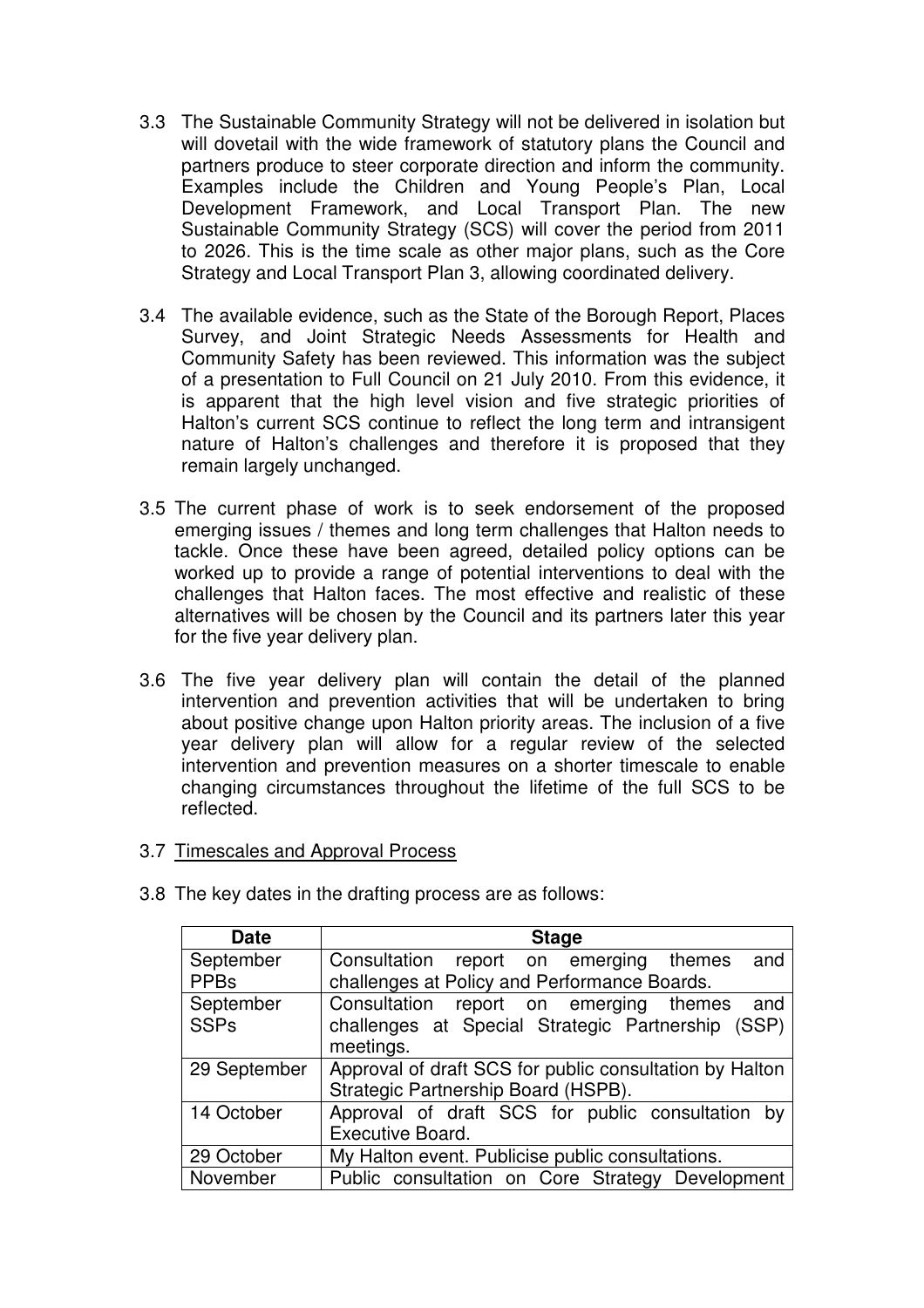|                       | Plan Document and draft Sustainable Community<br>Strategy.                                  |
|-----------------------|---------------------------------------------------------------------------------------------|
| December              | Final draft SCS issued to elected members and<br>Partners for consultation.                 |
| 27<br>January<br>2011 | Executive Board to ratify strategy and sign off final<br>document                           |
| 11 February           | Halton Strategic Partnership Board (HSPB) to ratify<br>strategy and sign off final document |
| 20 April 2011         | Adoption at Full Council meeting.                                                           |
| April 2011            | Implementation begins.                                                                      |

## **4.0 POLICY IMPLICATIONS**

4.1 The SCS will impact upon many policy areas and have wide ranging impacts on, but not exclusively, social inclusion, poverty, equality and diversity, physical development, environmental quality and health care.

## 4.2 SCS Vision

4.3 The overall vision contained in the last SCS would still appear to be relevant and it is not recommended that this be changed:

Halton will be a thriving and vibrant borough where people can learn and develop their skills, enjoy a good quality life with good health; a high quality, modern urban environment; the opportunity for all to fulfil their potential; greater wealth and equality; sustained by a thriving business community; and within safer, stronger and more attractive neighbourhoods.

## 4.4 SCS Priorities

- 4.5 A summary of the priorities suggested for the SCS are covered in section 6.0 of this report.
- 4.6 The selection of remedies to tackle the long term challenges under each of the five SCS Priorities will reflect a focus on a united multi-agency response, the holistic understanding of the total public sector investment within an area, and activities that provide early intervention and prevention rather than reactive measures and cures for avoidable situations.

## **5.0 OTHER IMPLICATIONS**

5.1 The draft Development Plan at Annexe A takes into account statutory guidance on the development of Sustainable Community Strategies and the duty to inform, consult and involve local people. It is imperative that partners continue to play an integral role in the development of the Strategy through the Halton Strategic Partnership structure.

# **6.0 IMPLICATIONS FOR THE COUNCIL'S PRIORITIES**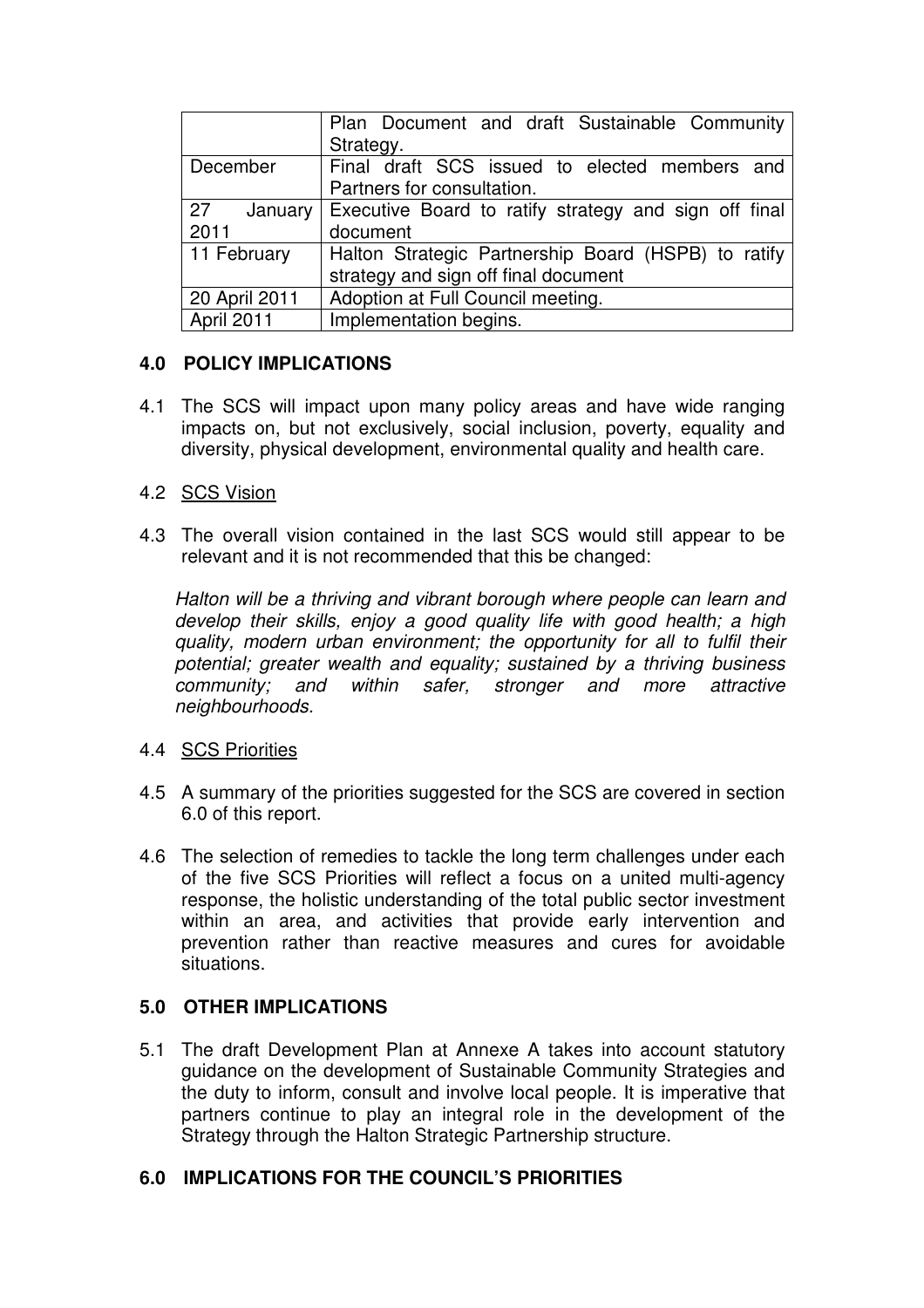6.1 For each of the Council's priorities the SCS drafting process allows the review of the baseline information and evidence that underpins this current priority and associated Key Objectives. The new SCS will ensure that the most pressing priorities are identified and addressed.

#### **6.2 A Healthy Halton**

- 6.3 There are no proposed changes to the title of this strategic priority. The vision for this priority will be:
- 6.4 To create a healthier community and work to promote well being and a positive experience of life with good health, not simply an absence of disease, and offer opportunities for people to take responsibility for their health with the necessary support available.
- 6.5 The strategic objectives of this priority are as follows:
	- To understand fully the causes of ill health in Halton and act together to improve the overall health and well-being of local people
	- To lay firm foundations for a healthy start in life and support those most in need in the community
	- To reduce the burden of disease and preventable causes of death in **Halton**
	- To respond to the needs of an ageing population improving their quality of life and thus enabling them to lead longer, active and more fulfilled lives.
	- To remove barriers that disable people and contribute to poor health
- 6.6 The long term policy priorities for this priority will include:
	- Reducing death rates from some of the major causes of death in Halton by reducing smoking levels, increasing exercise and physical activity, improving diet and improving the early detection and treatment of disease.
	- Reducing health inequalities by addressing the wider determinants of health such as poverty, unemployment, education, housing and crime.
	- "Building" healthy individuals from the earliest stages of life.
	- Addressing the needs of older people, enabling them to lead longer, active and healthier lives.
	- Increasing community participation and engagement in health issues at an appropriate level based on the health needs of individual communities.
	- Developing planned health services (such as planned operations and routine appointments for existing health problems).
	- Early detection and screening for depression.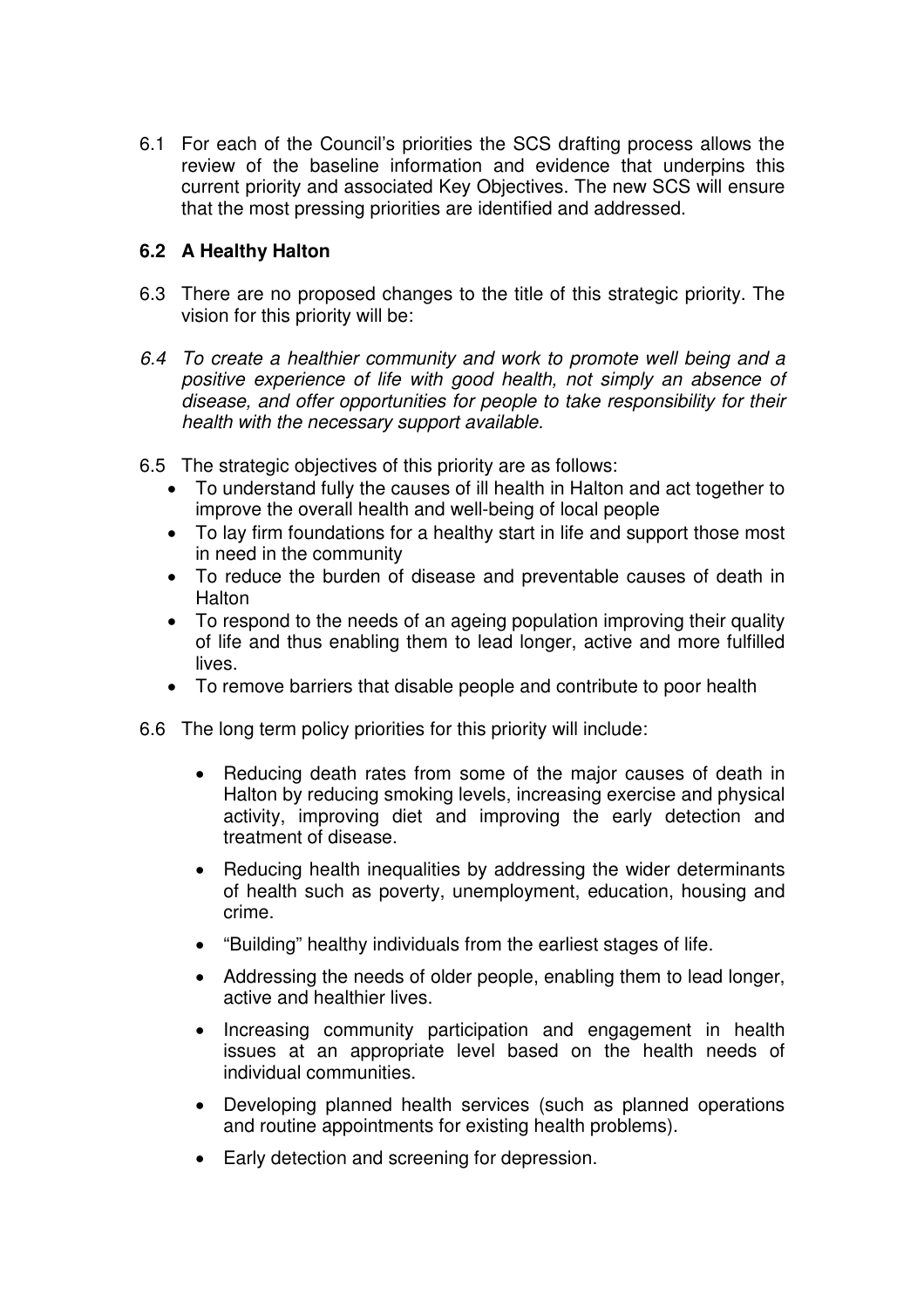- Developing urgent care services (health services you need in an emergency or when your GP practice is closed).
- Optimising organisational and partnership working arrangements to ensure effective delivery of public health and health improvement.

## **6.7 Employment, Learning and Skills in Halton**

- 6.8 There are no proposed changes to the title of this strategic priority. The vision for this priority will be:
- 6.9 To create an economically prosperous borough that encourages investment, enterprise and business growth, and improves the opportunities for learning and development together with the skills and employment prospects of both residents and workforce so that they are able to feel included socially and financially.

6.10 The strategic objectives of this priority are as follows:

- To develop a strong, diverse, competitive and sustainable knowledgebased local economy.
- To foster a culture of enterprise and entrepreneurship and make Halton an ideal place to start and grow economic activity
- To develop a culture where learning is valued and raise skill levels throughout the adult population and in the local workforce
- To promote and increase the employability of local people and remove any barriers to employment to get more people into work
- To maximise an individual's potential to increase and manage their income, including access to appropriate, supportive advice services.
- 6.11 Research indicates that the long term challenges for this priority include:
	- Narrow the gap between deprived and non-deprived areas within the borough
	- Development and investment
	- Enterprise and business support
	- Promotion and marketing
	- Targeted investment in skills, a vibrant employment market and creating a strong culture of entrepreneurship.
	- Ensure that no area of Halton has unemployment at more than 20% above the borough average
	- To reduce the number of adults of working age claiming out of work benefits in the worst performing neighbourhoods
	- Encourage digital inclusion and digital life skills
	- Tackle worklessness, focussing on reducing the number of Job Seeker Allowance claimants
	- Tackle the low wage economy
	- Encourage the growth of new businesses and improve business survival
	- Improve the skill base within the borough including vocational qualifications.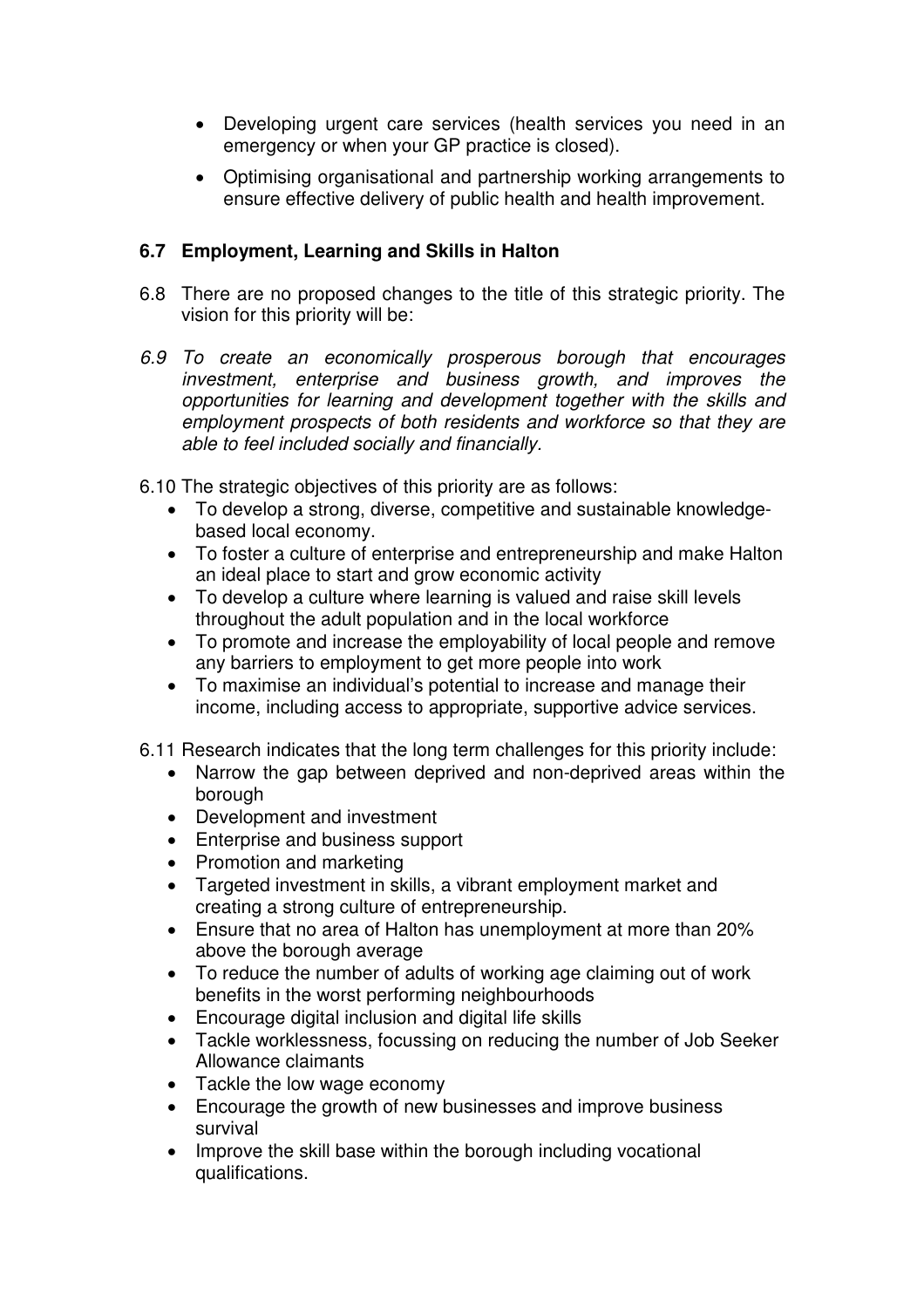#### **6.12 Children and Young People in Halton**

- 6.13 There are no proposed changes to the title of this strategic priority. The vision for this priority is:
- 6.14 Halton's ambition is to build stronger, safer communities which are able to support the development and learning of children and young people so they grow up feeling safe, secure, happy and healthy, and are ready to be Halton's present and Halton's future.
- 6.15 There are three options for the strategic objectives contained in the SCS for this priority. The option chosen for the SCS will also be the basis for the new Children & Young People's Plan that will also be written and published by April 2011. The three policy options are to:
	- 1) Continue to frame all work within the existing four overarching priorities for children and young people. These are:
		- Children and young people are physically, emotionally and sexually healthy
		- Every young person is successful when they leave school
		- Children and young people do well wherever they live and whatever their needs
		- Children and young people feel safe at home , in school and in their communities
	- 2) Amend the priorities in line with the five Every Child Matters outcomes.
	- 3) Develop new priorities that reflect both the development of additional areas of focus within Halton's Children's Trust since the current priorities were implemented, and also the new policy framework for children's services being developed by the government.
- 6.16 Research indicates that the long term challenges for this priority include:
	- Emotional health of children and young people
	- Positive activities for young people
	- Supporting the teenage pregnancy strategy
	- Supporting the childhood obesity strategy
	- Support for young people to achieve through education, employment or training (reducing NEET)
	- Remove socio-economic barriers to early development
	- Continue to improve educational attainment
	- Reduce child poverty
	- Encourage a healthy weight for children
	- Creating opportunities / facilities / amenities for children and young people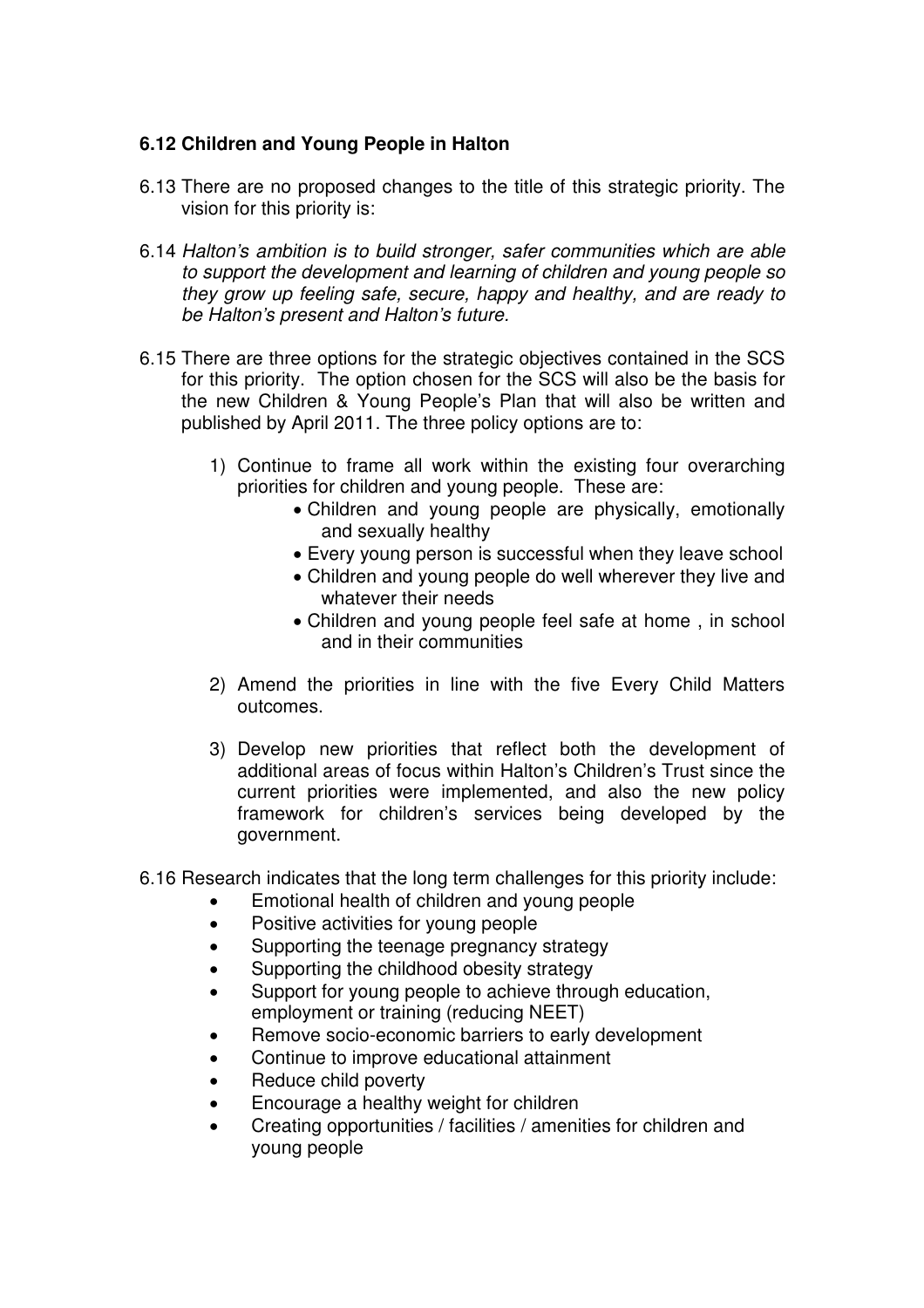• Ensure that low cost transport options are available to allow children and young people to access the activities that matter to them.

## **6.17 A Safer Halton**

- 6.18 There are no proposed changes to the title of this strategic priority. The vision for this priority will be:
- 6.19 To ensure pleasant, safe and secure neighbourhood environments, with attractive, safe surroundings, good quality local amenities, and the ability of people to enjoy life where they live in strong and resilient communities.
- 6.20 The strategic objectives of this priority are as follows:
	- To investigate and tackle the underlying causes of crime and disorder and respond effectively to public concern by reducing crime levels
	- To reduce fear of crime and increase public confidence in the police, council and other agencies to respond to reports of crime and anti social behaviour
	- To tackle alcohol and drug/substance misuse problems, and the resulting harm that is caused to communities, families and individuals
	- To create and sustain better neighbourhoods that are well designed, well built, well maintained, safe and valued by the people who live in them, reflecting the priorities of residents
	- To tackle the problem of domestic abuse in all its forms, supporting the victims and their families and taking enforcement action against perpetrators.
	- To reduce the levels of crime that disproportionately affects some of the more deprived areas
	- Safeguarding adults who are more vulnerable within the community to physical, financial, sexual and emotional abuse.
	- Safeguarding vulnerable children, who are often part of families where there are drug and alcohol problems or where relationships are abusive or violent
	- To consult and engage with communities to identify problems and put in place effective measures to address them.
	- To monitor and work together to tackle any potential tensions within communities, in particular those that may lead to extremist activity.
	- To promote community cohesion and adopt a zero tolerance to all forms of hate crime within Halton, so that no-one is unfairly victimised
- 6.21 Research indicates that the long term challenges for this priority include:
	- To address public perceptions of crime and drug abuse, through more effective communication of information and of positive news stories and locality working/ community engagement.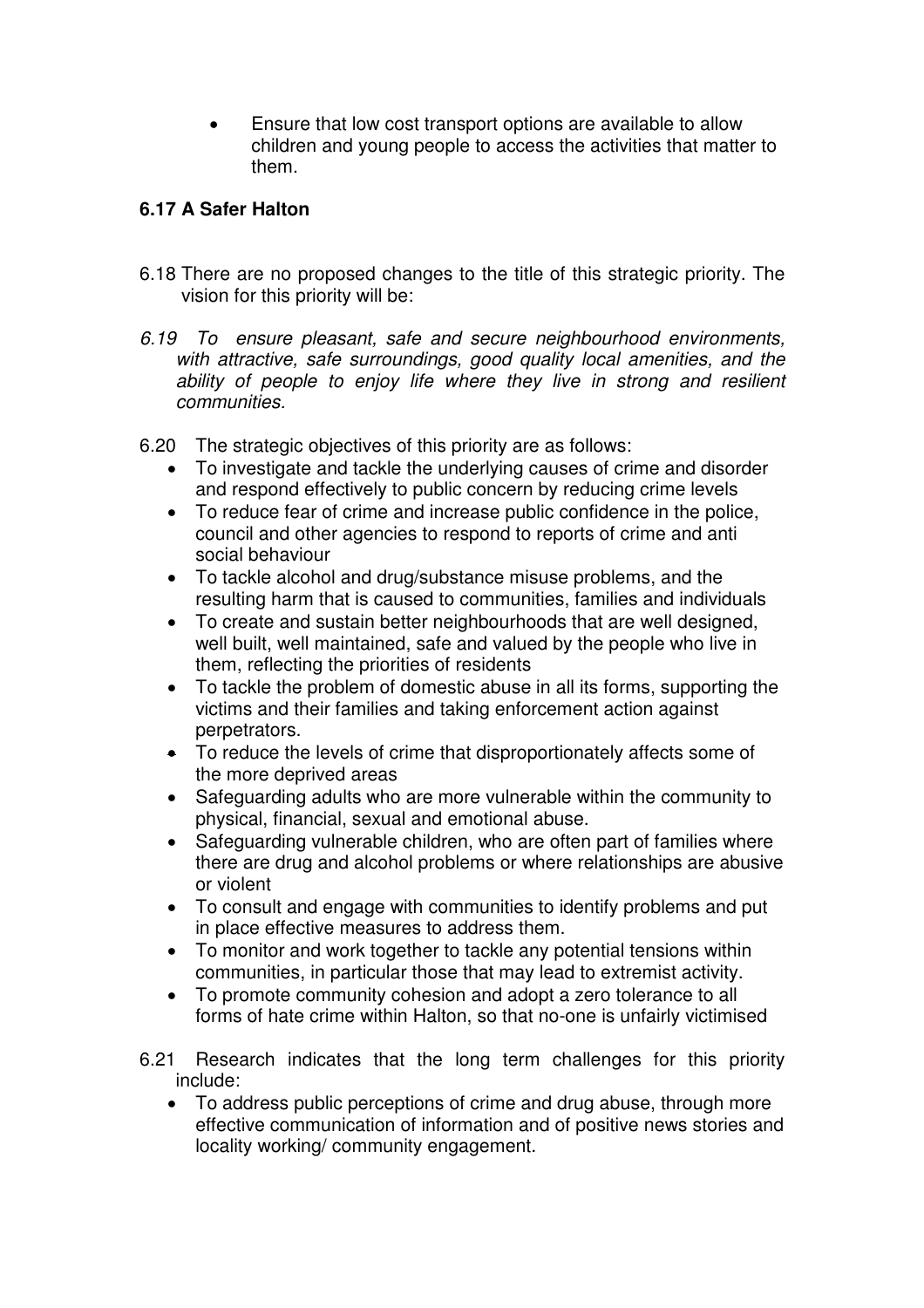- To tackle alcohol related crime and anti social behaviour through greater enforcement activity, focused on the night time economy and in other problem areas
- To tackle drug abuse and drug related crime, through provision of effective treatment services and interventions for users and taking appropriate enforcement action. Collaborative working through Ashley House is central to success
- To deliver a wider integrated offender management programme to repeat offenders. This will involve a partnership approach to offer support to perpetrators, such as access to drug and alcohol treatment services to help them to change their behaviour. Where this approach fails we will take appropriate enforcement action.
- To reduce the number of fatal and serious road accidents through enforcement activities, bike safety, driver engagement days and community speed watch projects. Particular attention will be given to educating young people on the risks and causation factors e.g. alcohol.
- To tackle serious acquisitive crime, including burglary, personal and business robbery and vehicle crime with a focus on bringing offenders to justice, targeting prolific offenders, providing accessible crime prevention advice, responding to victims, promoting 'Crimestoppers', disrupting the stolen goods market and delivering' Smartwarter' property marking neighbourhoods within those high risk communities.
- Tackling public perceptions of drug dealing in the borough through undertaking a Mapping exercise to show where drug perceptions are out of line with actual drug-related activity and making the public aware of police activity to tackle drugs. Use of the New Places Survey data 2010
- Tackle anti social behaviour within neighbourhoods, through a 'whole family' approach.
- Providing activities, advice and support for young people within Halton, particularly for older children and teenagers.
- Tackling domestic abuse within Halton, supporting the victim and their families and taking appropriate action to deal with offenders. In particular we need to identify interventions that work to address repeat offenders where current approaches are not working.
- Safeguarding adults, identifying abuse early and working together to put in place effective measures to address these. Raise awareness of domestic abuse issues to vulnerable people, such as LGBT, disabled, elderly, those with long term illnesses and BME who for whatever reason are not reporting domestic abuse. As part of improving the levels of reporting in response to these groups, train and develop the skills of the workforce dealing with families, so that all staff have basic awareness of the domestic abuse issues so identification and the response is improved. Domestic abuse and alcohol are often underlying factors in child neglect and abuse and resulting behavioural problems in young people
- Safeguarding vulnerable children, in particular those that come from families where there is a history of domestic abuse or drug and alcohol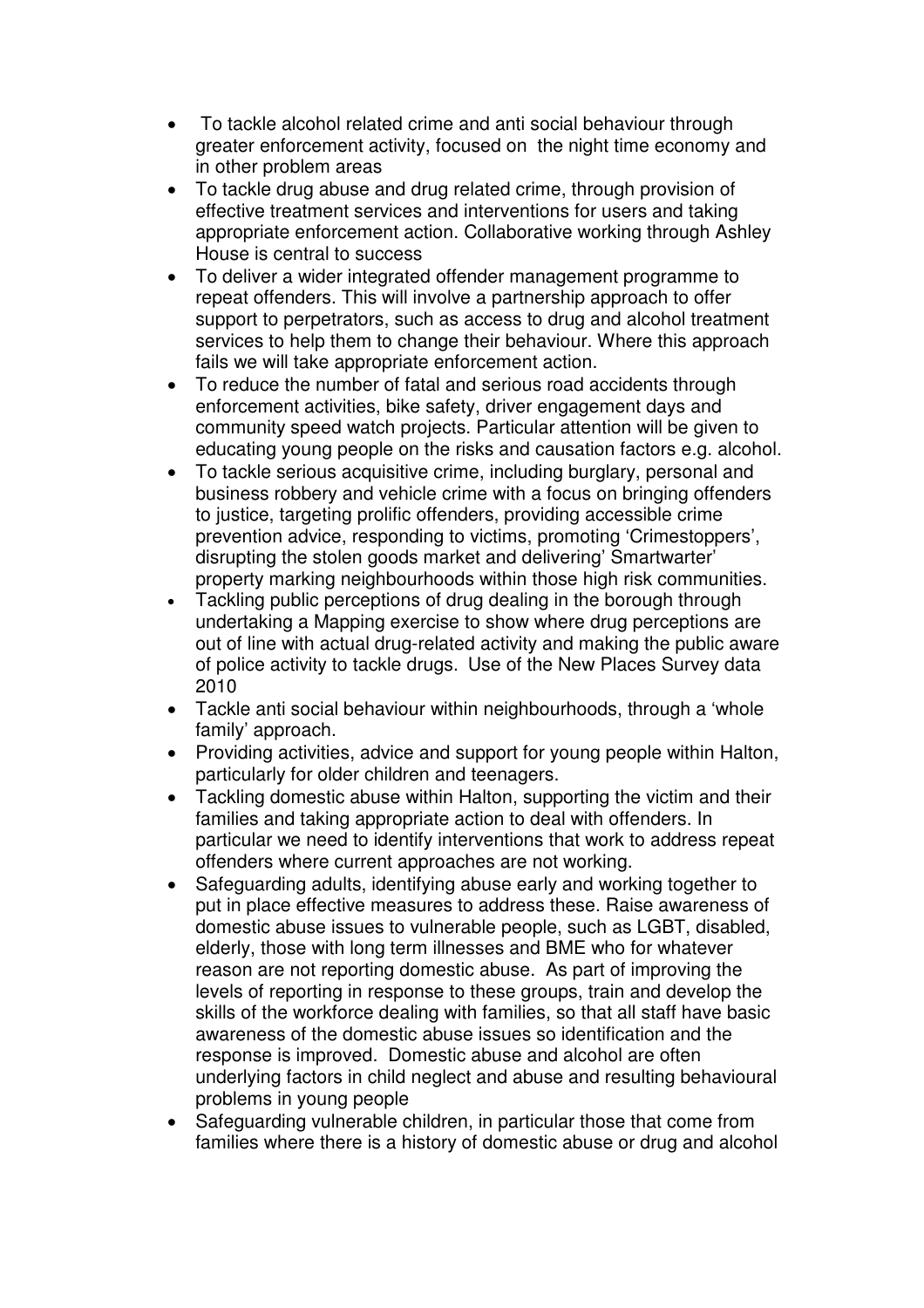problems. Adopt a 'think family' approach, to ensure that we tackle the underlying causes and not just address the problem.

- To promote understanding and recognition that DA is a crime not a relationship issue to be tolerated. We need to target the whole community not just the victims to address the general trend of people reporting domestic abuse mainly to friends and family and not the police. This trend has been highlighted in a recent data analysis of the BCS and some local data indicating that 60% told friends and family in 2008/9 vs 16% telling the police.
- Improving local conditions and encouraging people to get involved to help shape what happens in their local area via the continued provision of Locality Area Forums, Police Community Action Meetings (CAMs), Homewatch Schemes and 'Face the People' Sessions.
- Support our diverse community where all residents are able to live without fear of abuse or hate crime
- Improving safety and security for transport users
- Designing out crime and managing spaces to maximise natural surveillance etc, so that people feel safer

# **6.22 Halton's Urban Renewal**

- 6.23 It is proposed to change the title of this strategic priority to 'Halton's Environmental Quality and Urban Regeneration'. The vision for this priority will be:
- 6.24 To transform the urban fabric and infrastructure, to develop exciting places and spaces and to create a vibrant and accessible borough that makes Halton a place where people are proud to live and see a promising future for themselves and their families.
- 6.25 The strategic objectives of this priority are as follows:
	- Ensure that development achieves high standards of design, safety and sustainability including in regard to its contribution to, and effects of, climate change and provides a positive contribution to its locality.
	- To create and sustain a twenty first century business environment with the required variety and quality of sites and premises. Improving digital, road, rail, freight and green infrastructure that will support high levels of investment and economic growth and increase Halton's competitiveness
	- To promote the Borough's major employment sites
	- Realise the potential of the Mersey Gateway Bridge and the Silver Jubilee Bridge in Halton in order to fully achieve economic growth and environmental benefits, fully deliver sustainable travel options and reduce congestion.
	- To revitalise the town centres into dynamic, well-designed high quality commercial, social and cultural areas that can continue to meet the needs of local people, investors, businesses and visitors;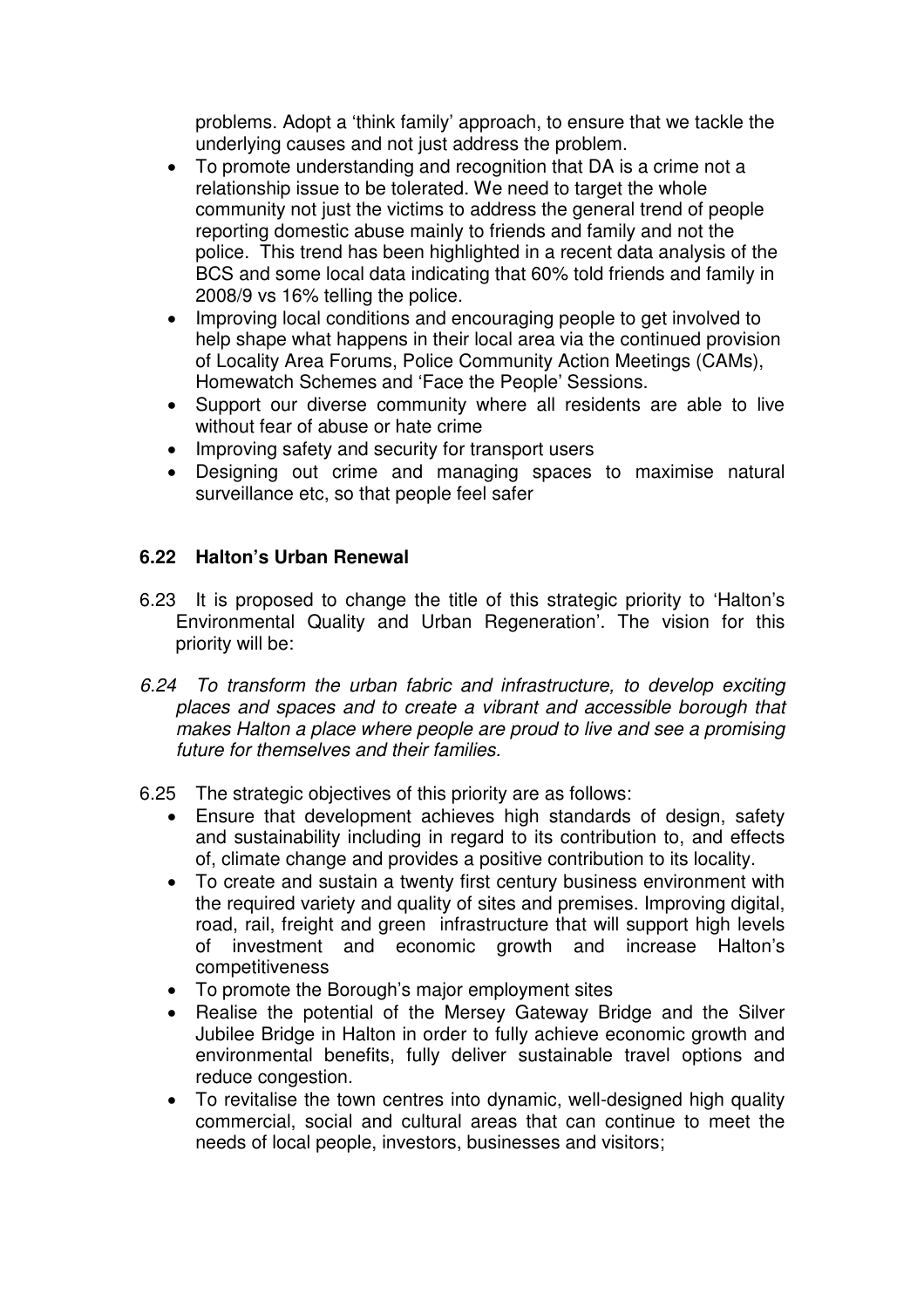- Ensure Halton's residents enjoy access to a network of community services and facilities providing opportunities to pursue active and healthy lifestyles and allowing them to participate fully in their local community
- Manage the multifunctional value of the Borough's Green infrastructure resource, whilst protecting and seeking enhancements to important local habitats, geology and landscapes, aquatic environments and species
- To ensure Halton designs in and maintains high levels of accessibility to places and spaces, so that opportunity and need are matched, and provide excellent connectivity to the wider world through transport and ICT links;
- Minimise waste generation and maximise reuse, recycling, composting and energy recovery within the Halton waste stream to support sustainable and effective waste management.
- Provide good quality, affordable accommodation to meet the needs of all sections of society
- To enhance, promote and celebrate the quality of the built and natural environment in Halton including tackling the legacy of contamination and dereliction, to further improve the borough's image and boost the confidence and aspirations of local people and business.
- 6.26 Research indicates that the long term challenges for this priority include:
	- Long term commitments for new development:
		- o Widnes Waterfront including Venture Fields
		- o Windmill Hill
		- o Castlefields
		- o Canal Quarter
		- o West Bank
		- o 3MG
		- o Sandymoor
		- o Daresbury
	- Work with partners and the local community to support The Mersey Gateway Bridge to fully realise its social, economic and environmental benefits.
	- Fully utilise the borough's rail, road, commercial waterways and digital and other infrastructure in order to maximise the potential for economic development and sustained economic growth, whilst reducing congestion and air pollution.
	- Adapt to climate change and pursue low carbon management and low carbon economy.
	- Improve municipal and household recycling rates to bring it in line with regional and national rates
	- Improve and maintain the Borough's transport and highway network to promote greater accessibility and connectivity and resilience whilst contributing to improved air quality and sustainable development.
	- Continue to reduce  $CO<sub>2</sub>$  emissions within the Borough (including industry and road transport).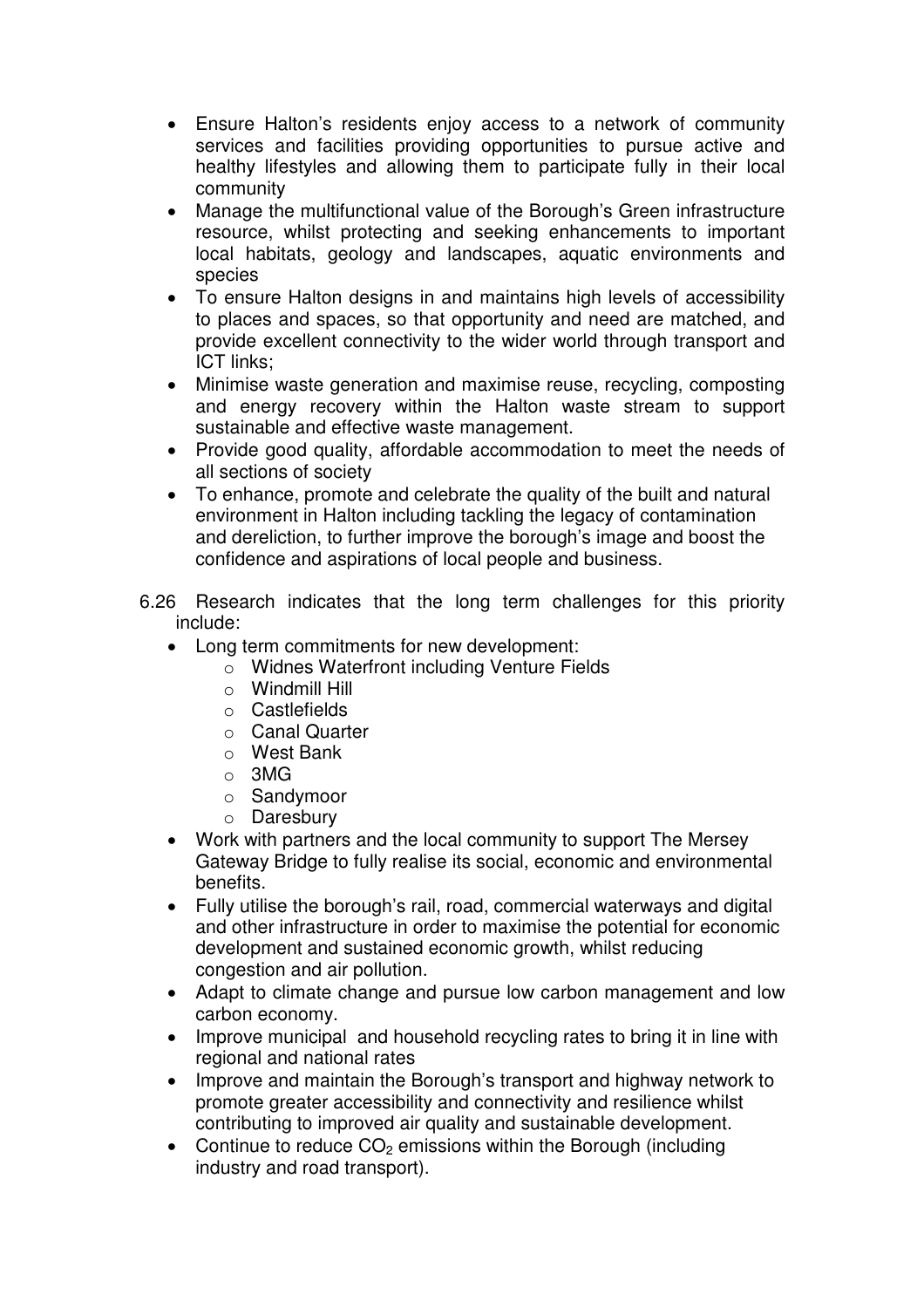- Provide high quality, reliable and accessible low carbon public transport to ensure people can reach work/education/training/health services and social activities. Improve public transport information and local bus services and promote cycling and walking
- Increase the provision of decent homes at a price that people can afford including a focus on the need for extra care housing
- Continue to maintain a hierarchy of Parks and open spaces
- Conserve and manage the historic and natural environment in order to maximise the social, cultural and environmental benefits through its contribution to improving the Borough's image.
- Work with partners, private sector organisations and the local community to achieve Borough wide digital connectivity.
- Continue to pursue casualty reduction rates and targets on our roads focusing more particularly on high risk groups including young people and motorcyclists.

# **6.27 Cross Cutting Issues**

The following issues require a comprehensive and integrated approach to tackle them and therefore the issues are too broad to be encompassed by a single theme:

- Providing for the ageing population
- Narrowing the gap between deprived and non-deprived areas within the borough addressing health and socio-economic inequality.
- Improving educational attainment and increasing access to training opportunities for those living in deprived areas
- Improving access to services such as social and leisure facilities, supermarkets, health services and transport.
- Understanding how knowledge and perceptions of health related issues can affect the local population
- Reducing social isolation
- Maximising community resources and facilitating effective community engagement and participation in public sector activities in Halton.
- Integrated delivery of services
- Increase community satisfaction with Halton as a place to live.
- Running services effectively and efficiently to meet customer needs and increase public satisfaction with all public services in Halton.
- Promoting equality in service provision, working to ensure there is no discrimination and actively promoting good relations between different sections of the community
- Ensuring socio-economic factors are taken into account at all stages of the strategic decision taking and policy making processes

## **7.0 RISK ANALYSIS**